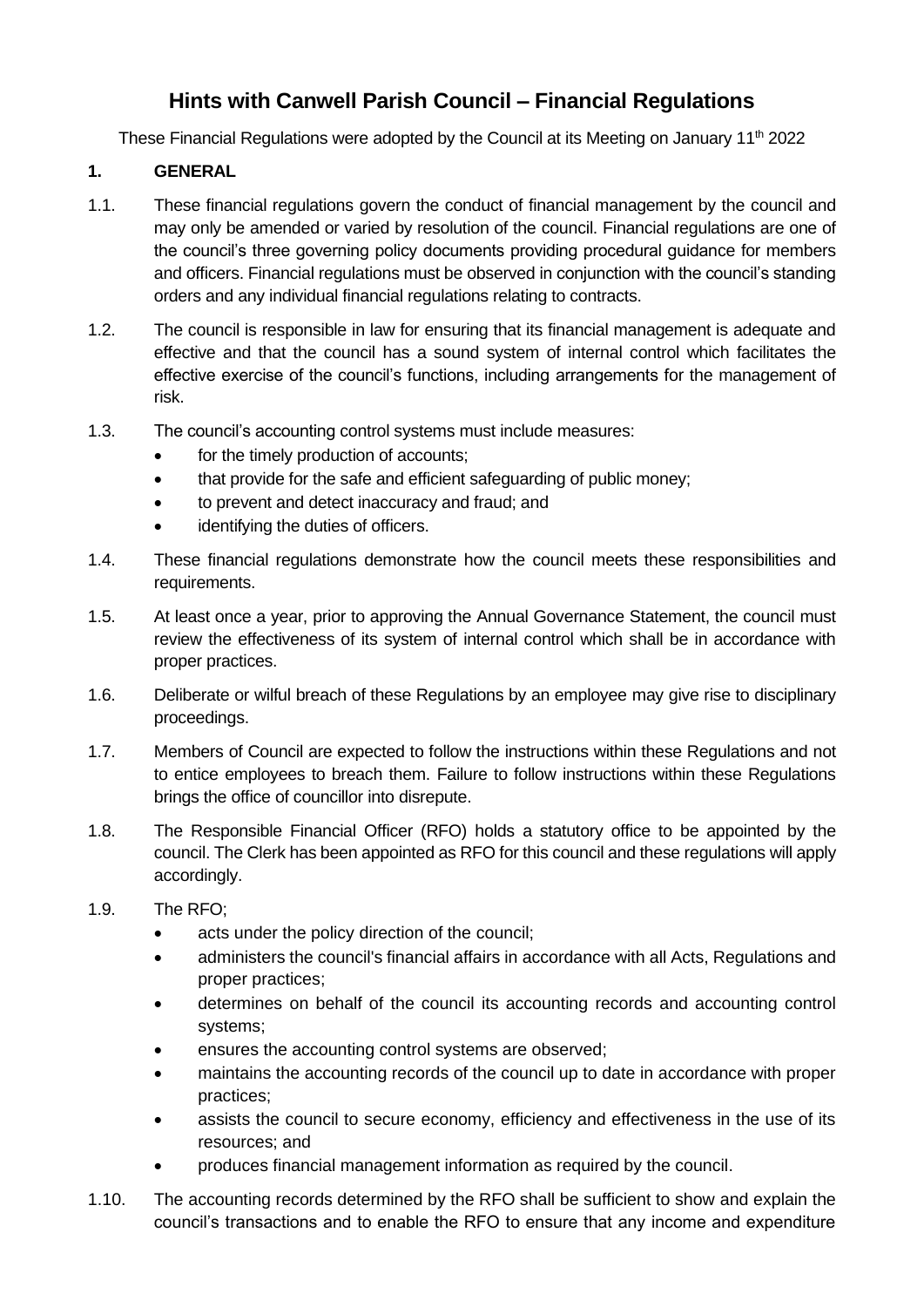account and statement of balances, or record of receipts and payments and additional information, as the case may be, or management information prepared for the council from time to time comply with the Accounts and Audit Regulations.

- 1.11. The accounting records determined by the RFO shall in particular contain:
	- entries from day to day of all sums of money received and expended by the council and the matters to which the income and expenditure or receipts and payments account relate;
	- a record of the assets and liabilities of the council; and
	- wherever relevant, a record of the council's income and expenditure in relation to claims made, or to be made, for any contribution, grant or subsidy.
- 1.12. The accounting control systems determined by the RFO shall include:
	- procedures to ensure that the financial transactions of the council are recorded as soon as reasonably practicable and as accurately and reasonably as possible;
	- procedures to enable the prevention and detection of inaccuracies and fraud and the ability to reconstruct any lost records;
	- identification of the duties of officers dealing with financial transactions and division of responsibilities of those officers in relation to significant transactions;
	- procedures to ensure that uncollectable amounts, including any bad debts are not submitted to the council for approval to be written off except with the approval of the RFO and that the approvals are shown in the accounting records; and
	- measures to ensure that risk is properly managed.
- 1.13. The council is not empowered by these Regulations or otherwise to delegate certain specified decisions. In particular any decision regarding:
	- setting the final budget or the precept (council tax requirement);
	- approving accounting statements;
	- approving an annual governance statement;
	- borrowing;
	- writing off bad debts:
	- declaring eligibility for the General Power of Competence; and
	- addressing recommendations in any report from the internal or external auditors,

shall be a matter for the full council only.

- 1.14. In addition the council must:
	- determine and keep under regular review the bank mandate for all council bank accounts;
	- approve any grant or a single commitment in excess of £1,000; and
	- in respect of the annual salary for any employee have regard to recommendations about annual salaries of employees made by the relevant committee in accordance with its terms of reference.
- 1.15. In these financial regulations, references to the Accounts and Audit Regulations or 'the regulations' shall mean the regulations issued under the provisions of section 27 of the Audit Commission Act 1998, or any superseding legislation, and then in force unless otherwise specified.

In these financial regulations the term 'proper practice' or 'proper practices' shall refer to guidance issued in *Governance and Accountability for Local Councils - a Practitioners' Guide (England)* issued by the Joint Practitioners Advisory Group (JPAG), available from the websites of NALC and the Society for Local Council Clerks (SLCC).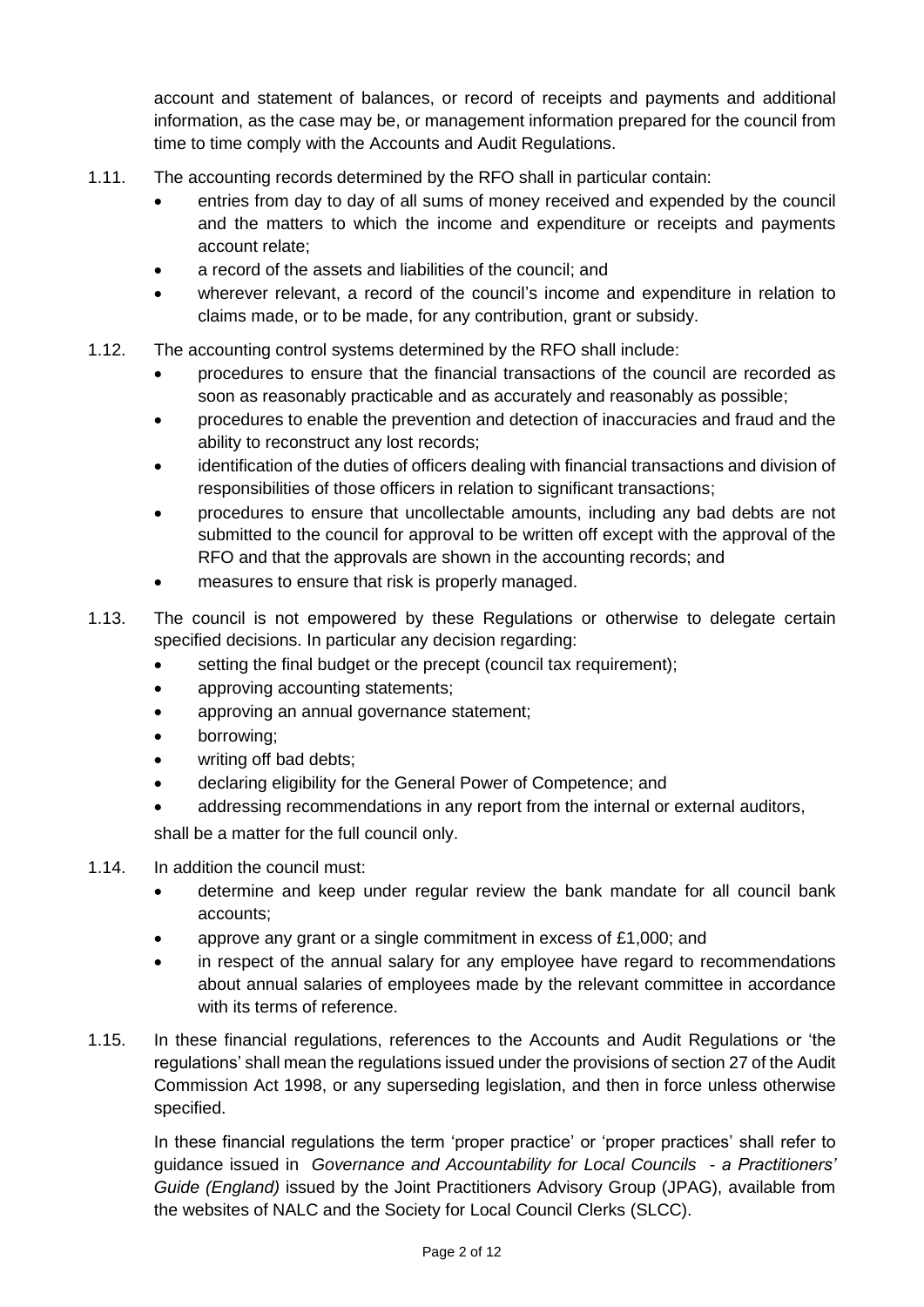#### **2. ACCOUNTING AND AUDIT (INTERNAL AND EXTERNAL)**

- 2.1. All accounting procedures and financial records of the council shall be determined by the RFO in accordance with the Accounts and Audit Regulations, appropriate guidance and proper practices.
- 2.2. On a regular basis, at least once in each quarter, and at each financial year end, a member other than the Chairman shall be appointed to verify bank reconciliations (for all accounts) produced by the RFO. The member shall sign the reconciliations and the original bank statements (or similar document) as evidence of verification. This activity shall on conclusion be reported, including any exceptions, to and noted by the council.
- 2.3. The RFO shall complete the annual statement of accounts, annual report, and any related documents of the council contained in the Annual Return (as specified in proper practices) as soon as practicable after the end of the financial year and having certified the accounts shall submit them and report thereon to the council within the timescales set by the Accounts and Audit Regulations.
- 2.4. The council shall ensure that there is an adequate and effective system of internal audit of its accounting records, and of its system of internal control in accordance with proper practices. Any officer or member of the council shall make available such documents and records as appear to the council to be necessary for the purpose of the audit and shall, as directed by the council, supply the RFO, internal auditor, or external auditor with such information and explanation as the council considers necessary for that purpose.
- 2.5. The internal auditor shall be appointed by and shall carry out the work in relation to internal controls required by the council in accordance with proper practices.
- 2.6. The internal auditor shall:
	- be competent and independent of the financial operations of the council;
	- report to council in writing, or in person, on a regular basis with a minimum of one annual written report during each financial year;
	- to demonstrate competence, objectivity and independence, be free from any actual or perceived conflicts of interest, including those arising from family relationships; and
	- have no involvement in the financial decision making, management or control of the council.
- 2.7. Internal or external auditors may not under any circumstances:
	- perform any operational duties for the council;
	- initiate or approve accounting transactions; or
	- direct the activities of any council employee, except to the extent that such employees have been appropriately assigned to assist the internal auditor.
- 2.8. For the avoidance of doubt, in relation to internal audit the terms 'independent' and 'independence' shall have the same meaning as is described in proper practices.
- 2.9. The RFO shall make arrangements for the exercise of electors' rights in relation to the accounts including the opportunity to inspect the accounts, books, and vouchers and display or publish any notices and statements of account required by Audit Commission Act 1998, or any superseding legislation, and the Accounts and Audit Regulations.
- 2.10. The RFO shall, without undue delay, bring to the attention of all councillors any correspondence or report from internal or external auditors.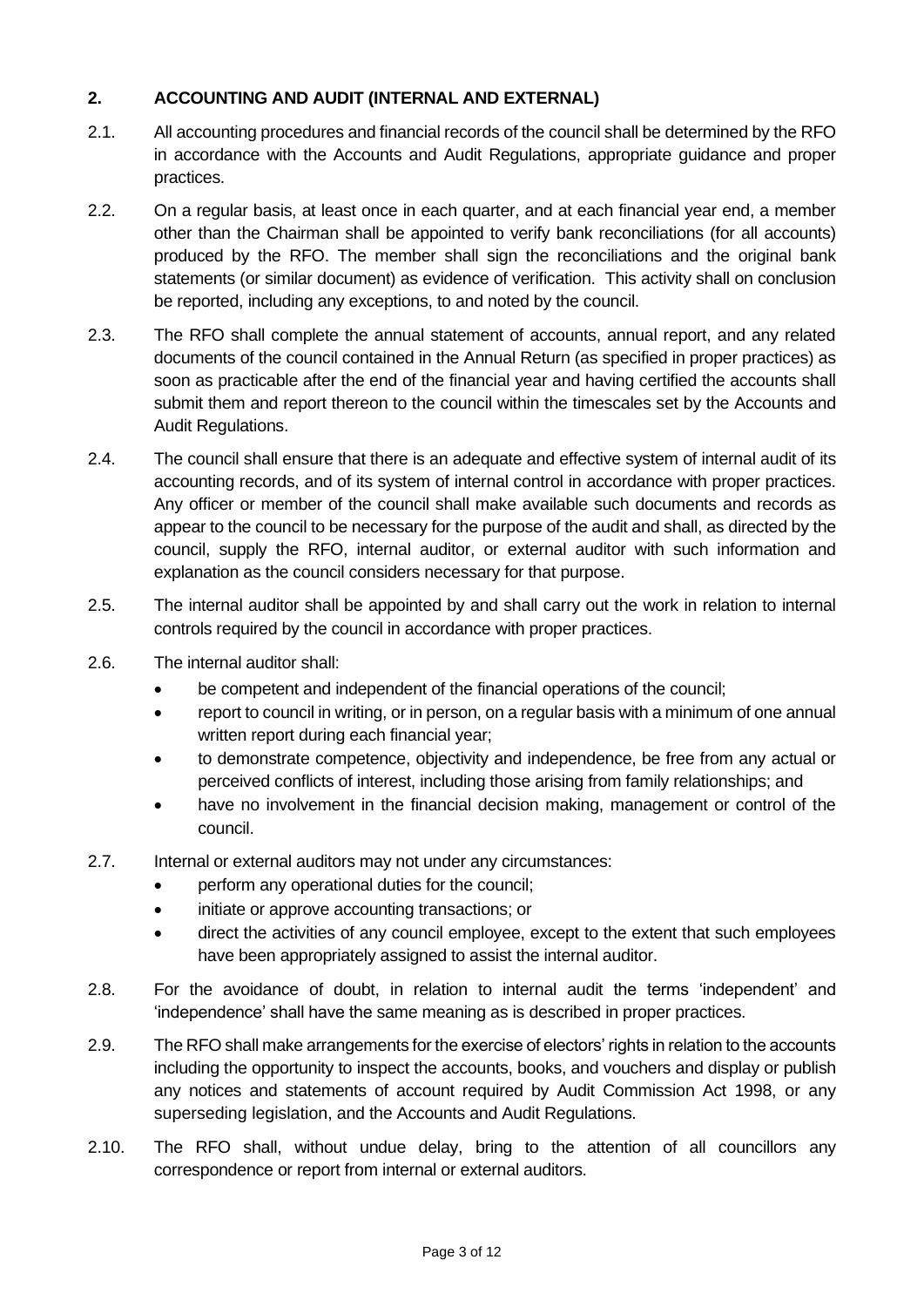## **3. ANNUAL ESTIMATES (BUDGET) AND FORWARD PLANNING**

- 3.1. The RFO must each year, by no later than January, prepare detailed estimates of all receipts and payments including the use of reserves and all sources of funding for the following financial year in the form of a budget to be considered by the council.
- 3.2. The council shall consider annual budget proposals in relation to the council's three year forecast of revenue and capital receipts and payments including recommendations for the use of reserves and sources of funding and update the forecast accordingly.
- 3.3. The council shall fix the precept (council tax requirement), and relevant basic amount of council tax to be levied for the ensuing financial year not later than by the end of January each year. The RFO shall issue the precept to the billing authority and shall supply each member with a copy of the approved annual budget.
- 3.4. The approved annual budget shall form the basis of financial control for the ensuing year.

## **4. BUDGETARY CONTROL AND AUTHORITY TO SPEND**

- 4.1. Expenditure on revenue items may be authorised up to the amounts included for that class of expenditure in the approved budget. This authority is to be determined by:
	- the council for all items over £500 [£5,000 NALC];
	- the Clerk, in conjunction with Chairman of Council or Chairman of the appropriate committee, for any items below £500.

Such authority is to be evidenced by a minute or by email.

Contracts may not be disaggregated to avoid controls imposed by these regulations.

- 4.2. No expenditure may be authorised that will exceed the amount provided in the revenue budget for that class of expenditure other than by resolution of the council, or duly delegated committee. During the budget year and with the approval of council having considered fully the implications for public services, unspent and available amounts may be moved to other budget headings or to an earmarked reserve as appropriate ('virement').
- 4.3. Unspent provisions in the revenue or capital budgets for completed projects shall not be carried forward to a subsequent year.
- 4.4. The salary budgets are to be reviewed at least annually for the following financial year and such review shall be evidenced by a hard copy schedule signed by the Clerk and the Chairman of Council or relevant committee. The RFO will inform committees of any changes impacting on their budget requirement for the coming year in good time.
- 4.5. In cases of extreme risk to the delivery of council services, the clerk may authorise revenue expenditure on behalf of the council which in the clerk's judgement it is necessary to carry out. Such expenditure includes repair, replacement or other work, whether or not there is any budgetary provision for the expenditure, subject to a limit of £500. The Clerk shall report such action to the chairman as soon as possible and to the council as soon as practicable thereafter.
- 4.6. No expenditure shall be authorised in relation to any capital project and no contract entered into or tender accepted involving capital expenditure unless the council is satisfied that the necessary funds are available and the requisite borrowing approval has been obtained.
- 4.7. All capital works shall be administered in accordance with the council's standing orders and financial regulations relating to contracts.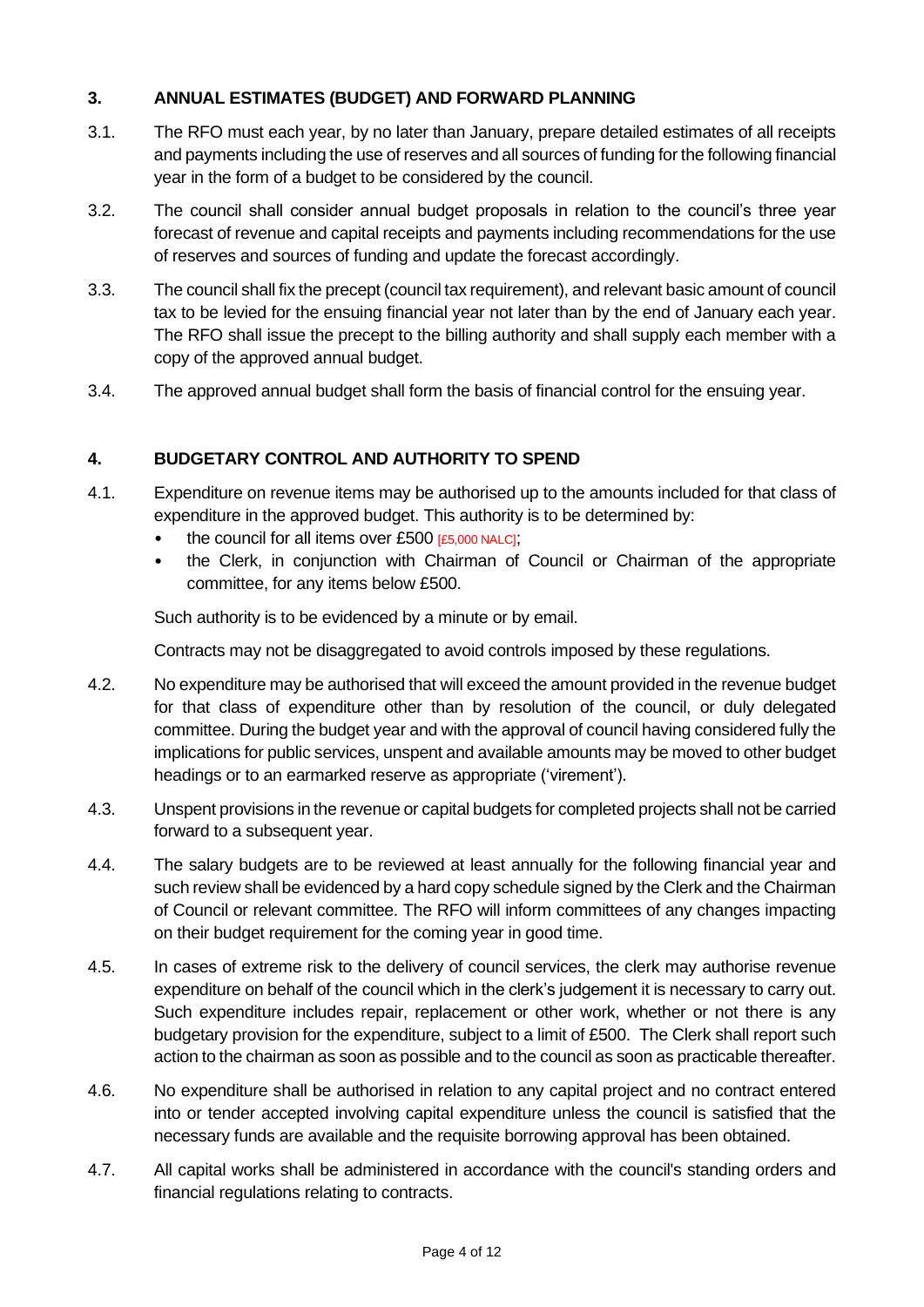- 4.8. The RFO shall regularly provide the council with a statement of receipts and payments to date under each head of the budgets, comparing actual expenditure to the appropriate date against that planned as shown in the budget. These statements are to be prepared at least at the end of each financial quarter and shall show explanations of material variances. For this purpose "material" shall be in excess of £100 or 15% of the budget.
- 4.9. Changes in earmarked reserves shall be approved by council as part of the budgetary control process.

#### **5. BANKING ARRANGEMENTS AND AUTHORISATION OF PAYMENTS**

- 5.1. The council's banking arrangements, including the bank mandate, shall be made by the RFO and approved by the council; banking arrangements may not be delegated to a committee. They shall be regularly reviewed for safety and efficiency.
- 5.2. The RFO shall prepare a schedule of payments requiring authorisation, forming part of the Agenda for the Meeting and, together with the relevant invoices, present the schedule to council. The council / committee shall review the schedule for compliance and, having satisfied itself shall authorise payment by a resolution of the council. The approved schedule shall be signed by the Chairman of the Meeting. A detailed list of all payments shall be disclosed within or as an attachment to the minutes of the meeting at which payment was authorised. Personal payments (including salaries, wages, expenses and any payment made in relation to the termination of a contract of employment) may be summarised to remove public access to any personal information.
- 5.3. All invoices for payment shall be examined, verified and certified by the RFO to confirm that the work, goods or services to which each invoice relates has been received, carried out, examined and represents expenditure previously approved by the council.
- 5.4. The RFO shall examine invoices for arithmetical accuracy and analyse them to the appropriate expenditure heading. The RFO shall take all steps to pay all invoices submitted, and which are in order, at the next available council meeting.
- 5.5. The Clerk and RFO shall have delegated authority to authorise the payment of items only in the following circumstances:
	- a) If a payment is necessary to avoid a charge to interest under the Late Payment of Commercial Debts (Interest) Act 1998, and the due date for payment is before the next scheduled Meeting of council, where the Clerk and RFO certify that there is no dispute or other reason to delay payment, provided that a list of such payments shall be submitted to the next appropriate meeting of council;
	- b) An expenditure item authorised under 5.6 below (continuing contracts and obligations) provided that a list of such payments shall be submitted to the next appropriate meeting of council; or
	- c) fund transfers within the councils banking arrangements up to the sum of  $£10,000$ , provided that a list of such payments shall be submitted to the next appropriate meeting of council.
- 5.6. For each financial year the Clerk and RFO shall draw up a list of due payments which arise on a regular basis as the result of a continuing contract, statutory duty, or obligation (such as but not exclusively) Salaries, PAYE and NI, Superannuation Fund and regular maintenance contracts and the like for which council may authorise payment for the year provided that the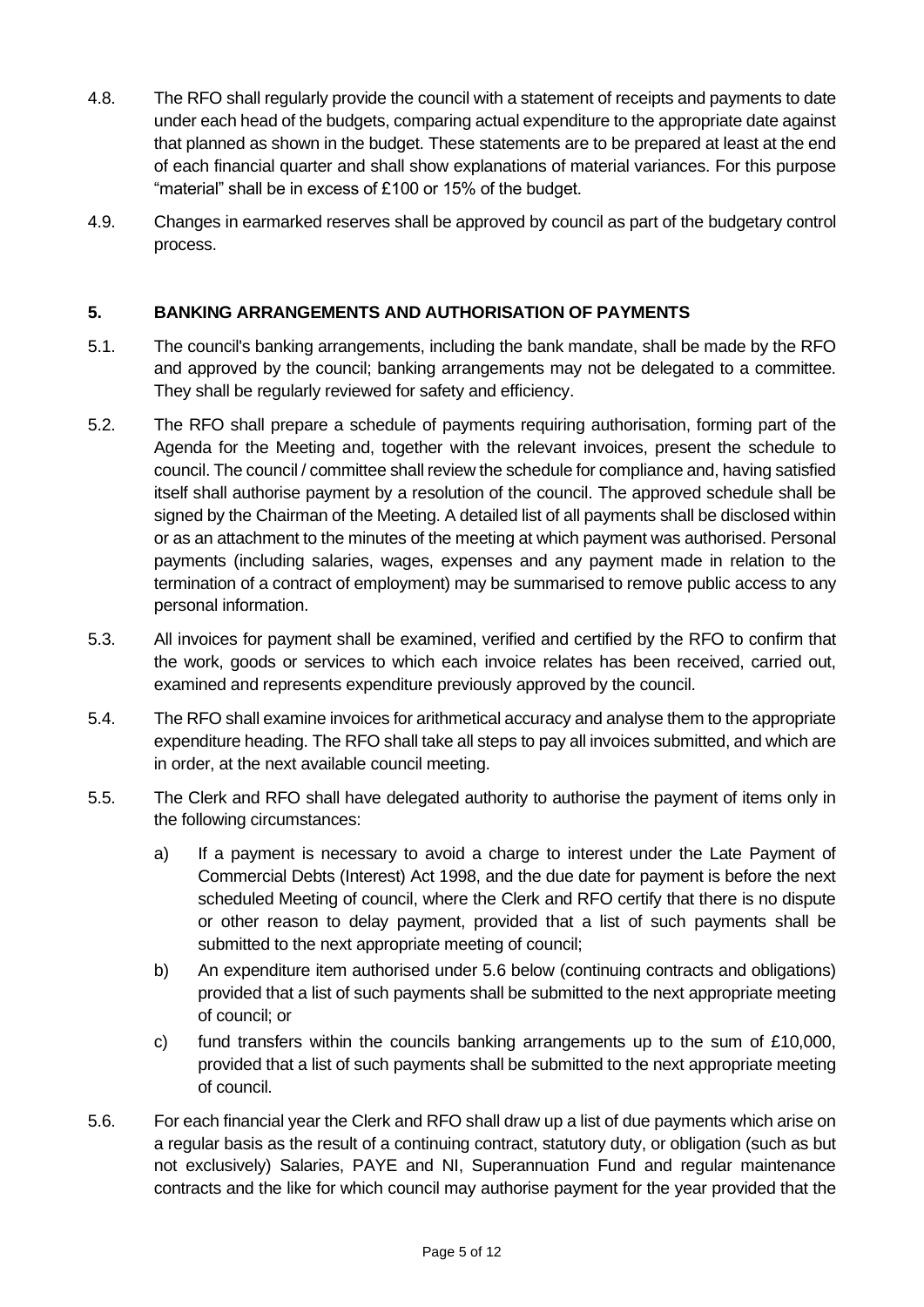requirements of regulation 4.1 (Budgetary Controls) are adhered to, provided also that a list of such payments shall be submitted to the next appropriate meeting of council.

- 5.7. In respect of grants a duly authorised committee shall approve expenditure within any limits set by council and in accordance with any policy statement approved by council. Any Revenue or Capital Grant in excess of £5,000 shall before payment, be subject to ratification by resolution of the council.
- 5.8. Members are subject to the Code of Conduct that has been adopted by the council and shall comply with the Code and Standing Orders when a decision to authorise or instruct payment is made in respect of a matter in which they have a disclosable pecuniary or other interest, unless a dispensation has been granted.
- 5.9. The council will aim to rotate the duties of members in these Regulations so that onerous duties are shared out as evenly as possible over time.
- 5.10. Any changes in the recorded details of suppliers, such as bank account records, shall be approved in writing by a Member.

## **6. INSTRUCTIONS FOR THE MAKING OF PAYMENTS**

- 6.1. The council will make safe and efficient arrangements for the making of its payments.
- 6.2. Following authorisation under Financial Regulation 5 above, the council or, if so delegated, the Clerk or RFO shall give instruction that a payment shall be made.
- 6.3. All payments shall be effected by cheque or other instructions to the council's bankers, or otherwise, in accordance with a resolution of council.
- 6.4. Cheques or orders for payment drawn on the bank account in accordance with the schedule as presented to council or committee shall be signed by two members of council, and countersigned by the Clerk, in accordance with a resolution instructing that payment. A member who is a bank signatory, having a connection by virtue of family or business relationships with the beneficiary of a payment, should not, under normal circumstances, be a signatory to the payment in question.
- 6.5. To indicate agreement of the details shown on the cheque or order for payment with the counterfoil and the invoice or similar documentation, the signatories shall each also initial the cheque counterfoil.
- 6.6. Cheques or orders for payment shall not normally be presented for signature other than at a council or committee meeting (including immediately before or after such a meeting). Any signatures obtained away from such meetings shall be reported to the council at the next convenient meeting.
- 6.7. If thought appropriate by the council, payment for utility supplies (energy, telephone and water) and any National Non-Domestic Rates may be made by variable direct debit provided that the instruction to authorise the Clerk to make such instruction is resolved by Council. The approval of the use of a variable direct debit shall be renewed by resolution of the council at least every two years.
- 6.8. If thought appropriate by the council, payment for certain items (principally salaries) may be made by banker's standing order provided that the instructions are signed, or otherwise evidenced by two members are retained and any payments are reported to council as made. The approval of the use of a banker's standing order shall be renewed by resolution of the council at least every two years.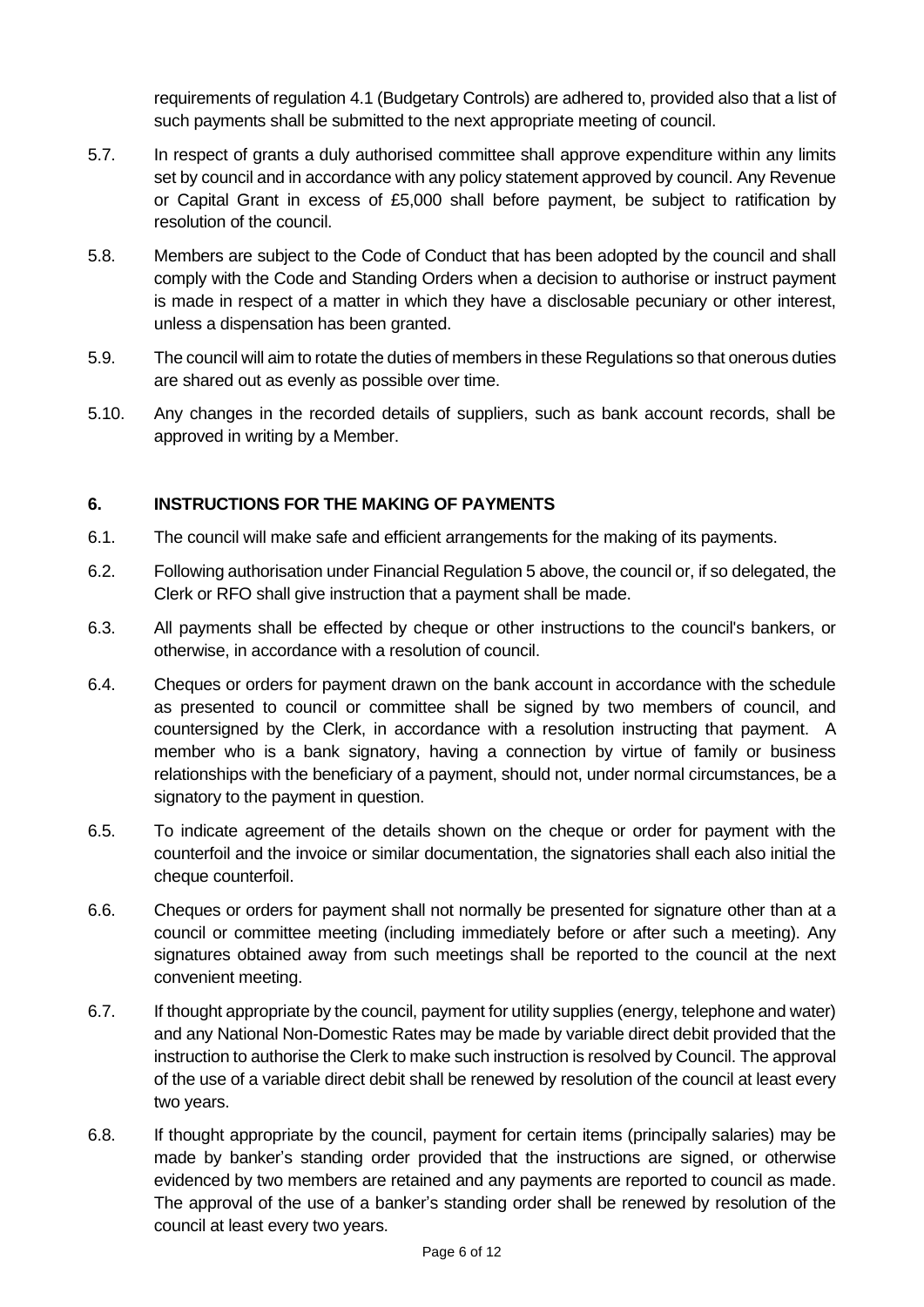- 6.9. Where possible payment should be made by BACS, bank transfer or CHAPS methods provided that the instructions for each payment is either resolved by Council or authorised by email as per 4.1. and any payments are reported to council as made. The approval of the use of BACS or CHAPS shall be renewed by resolution of the council at least every two years.
- 6.10. Where a computer requires use of a personal identification number (PIN) or other password(s), for access to the council's records on that computer, a note shall be made of the PIN and Passwords and shall be handed to and retained by the Chairman of Council in a sealed dated envelope. This envelope may not be opened other than in the presence of two other councillors. After the envelope has been opened, in any circumstances, the PIN and / or passwords shall be changed as soon as practicable. The fact that the sealed envelope has been opened, in whatever circumstances, shall be reported to all members immediately and formally to the next available meeting of the council. This will not be required for a member's personal computer used only for remote authorisation of bank payments.
- 6.11. No employee or councillor shall disclose any PIN or password, relevant to the working of the council or its bank accounts, to any person not authorised in writing by the council or a duly delegated committee.
- 6.12. Regular back-up copies of the records on any computer shall be made and shall be stored securely away from the computer in question, and preferably off site.
- 6.13. The council, and any members using computers for the council's financial business, shall ensure that anti-virus, anti-spyware and firewall software with automatic updates, together with a high level of security, is used.
- 6.14. Where internet banking arrangements are made with any bank, the Clerk shall be appointed as the Service Administrator. The bank mandate approved by the council shall identify a number of councillors who will be authorised to approve transactions on those accounts. The bank mandate will state clearly the amounts of payments that can be instructed by the use of the Service Administrator alone, or by the Service Administrator with a stated number of approvals.
- 6.15. Access to any internet banking accounts will be directly to the access page (which may be saved under "favourites"), and not through a search engine or e-mail link. Remembered or saved passwords facilities must not be used on any computer used for council banking work. Breach of this Regulation will be treated as a very serious matter under these regulations.
- 6.16. Changes to account details for suppliers, which are used for internet banking may only be changed on written hard copy notification by the supplier and supported by hard copy authority for change signed by two of the Clerk and a member. A programme of regular checks of standing data with suppliers will be followed.
- 6.17. The council will not maintain any form of cash float. All cash received must be banked intact. Any payments made in cash by the Clerk or RFO (for example for postage or minor stationery items) shall be refunded on a regular basis, at least quarterly.

#### **7. PAYMENT OF SALARIES**

7.1. As an employer, the council shall make arrangements to meet fully the statutory requirements placed on all employers by PAYE and National Insurance legislation. The payment of all salaries shall be made in accordance with payroll records and the rules of PAYE and National Insurance currently operating, and salary rates shall be as agreed by council, or duly delegated committee.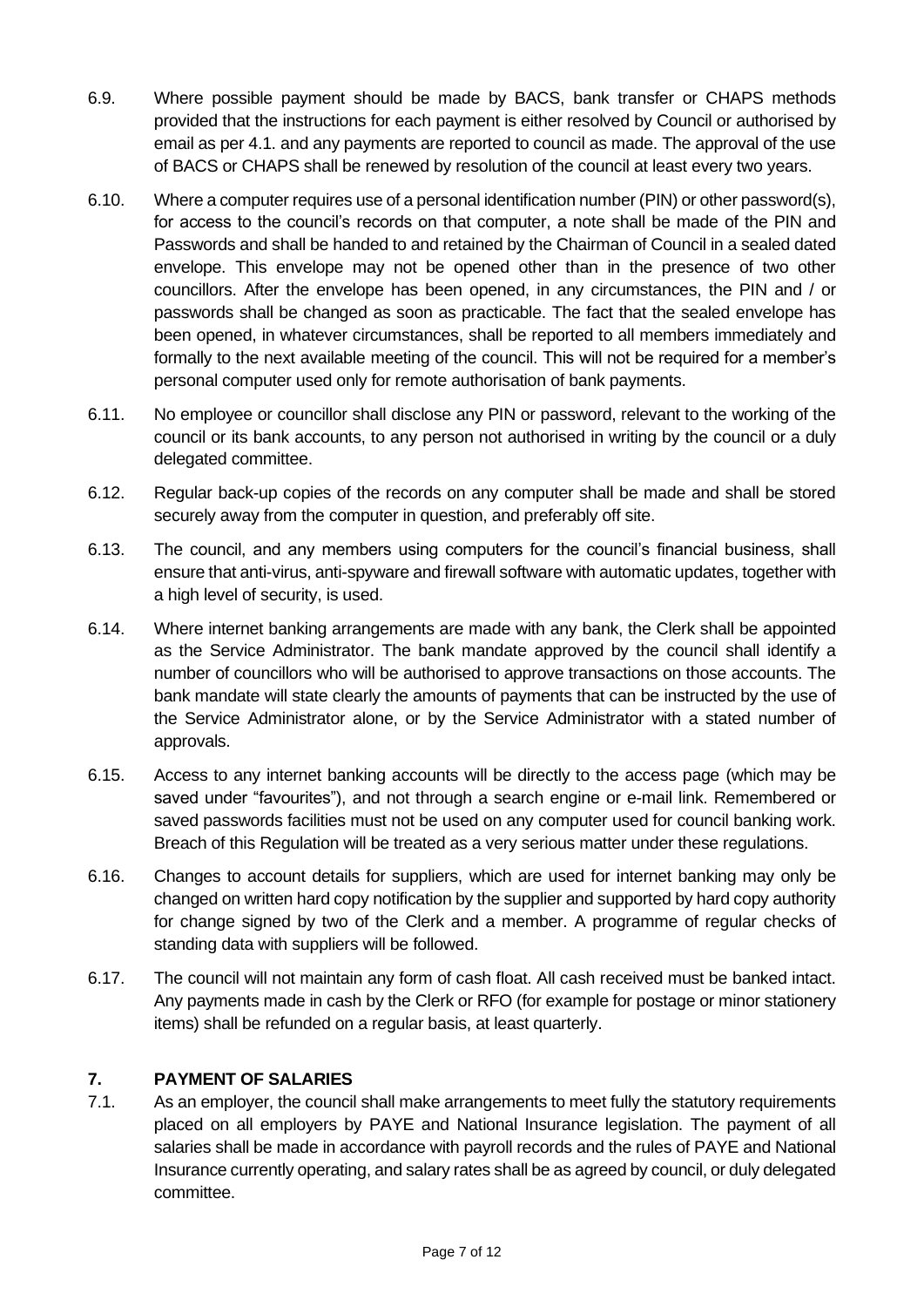- 7.2. Payment of salaries and payment of deductions from salary such as may be required to be made for tax, national insurance and pension contributions, or similar statutory or discretionary deductions must be made in accordance with the payroll records and on the appropriate dates stipulated in employment contracts, provided that each payment is reported to the next available council meeting, as set out in these regulations above.
- 7.3. No changes shall be made to any employee's pay, emoluments, or terms and conditions of employment without the prior consent of the council.
- 7.4. Each and every payment to employees of net salary and to the appropriate creditor of the statutory and discretionary deductions shall be recorded in a separate confidential record (confidential cash book). This confidential record is not open to inspection or review (under the Freedom of Information Act 2000 or otherwise) other than:
	- a) by any councillor who can demonstrate a need to know;
	- b) by the internal auditor;
	- c) by the external auditor; or
	- d) by any person authorised under Audit Commission Act 1998, or any superseding legislation.
- 7.5. The total of such payments in each calendar month shall be reported with all other payments as made as may be required under these Financial Regulations, to ensure that only payments due for the period have actually been paid.
- 7.6. An effective system of personal performance management should be maintained for the senior officers.
- 7.7. Any termination payments shall be supported by a clear business case and reported to the council. Termination payments shall only be authorised by council.
- 7.8. Before employing interim staff the council must consider a full business case.

#### **8. LOANS AND INVESTMENTS**

- 8.1. All borrowings shall be affected in the name of the council, after obtaining any necessary borrowing approval. Any application for borrowing approval shall be approved by Council as to terms and purpose. The application for borrowing approval, and subsequent arrangements for the loan shall only be approved by full council.
- 8.2. Any financial arrangement which does not require formal borrowing approval from the Secretary of State (such as Hire Purchase or Leasing of tangible assets) shall be subject to approval by the full council. In each case a report in writing shall be provided to council in respect of value for money for the proposed transaction.
- 8.3. The council will arrange with the council's banks and investment providers for the sending of a copy of each statement of account to the Chairman of the council at the same time as one is issued to the Clerk or RFO.
- 8.4. All loans and investments shall be negotiated in the name of the council and shall be for a set period in accordance with council policy.
- 8.5. The council shall consider the need for an Investment Strategy and Policy which, if drawn up, shall be in accordance with relevant regulations, proper practices and guidance. Any Strategy and Policy shall be reviewed by the council at least annually.
- 8.6. All investments of money under the control of the council shall be in the name of the council.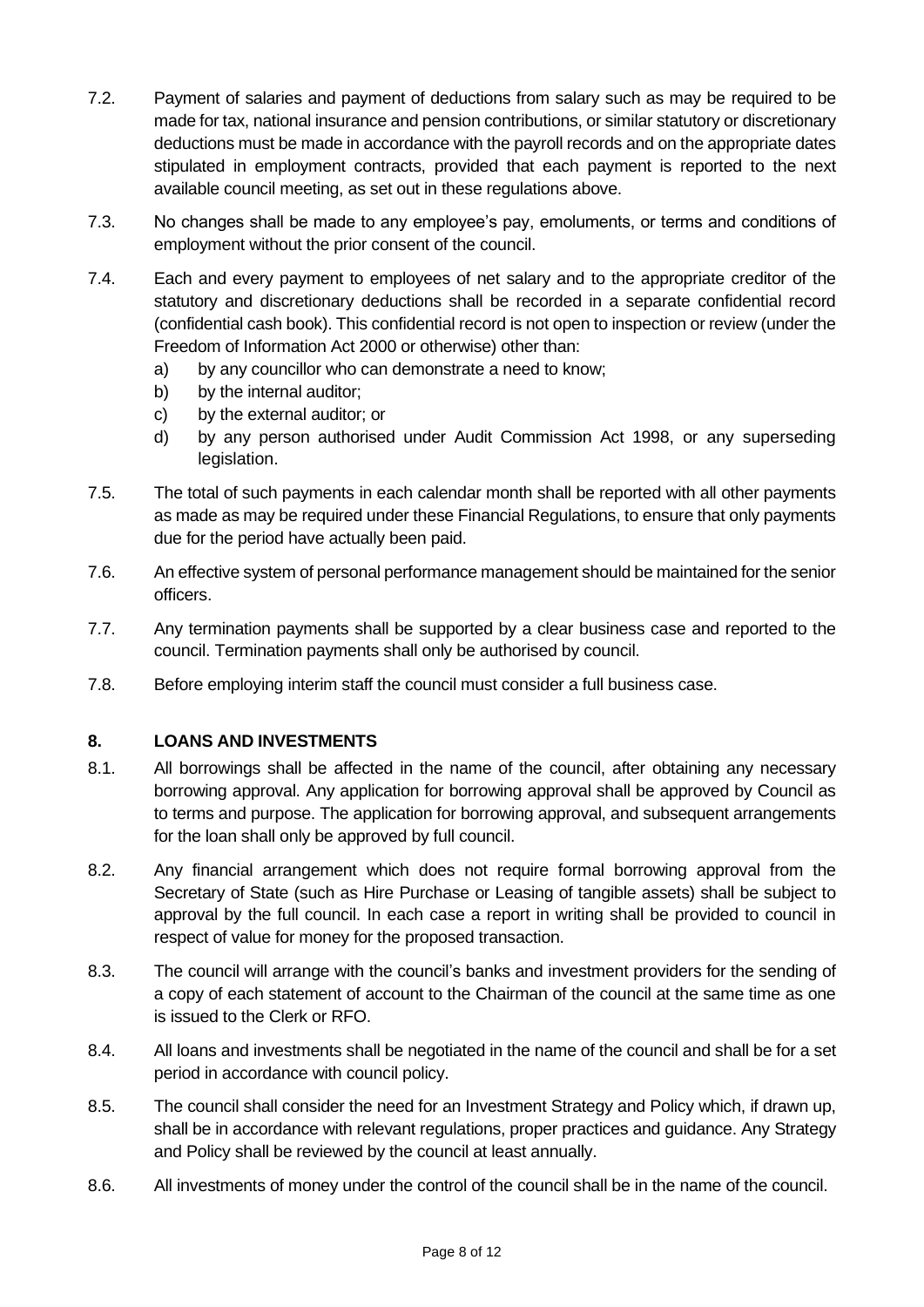- 8.7. All investment certificates and other documents relating thereto shall be retained in the custody of the RFO.
- 8.8. Payments in respect of short term or long term investments, including transfers between bank accounts held in the same bank, or branch, shall be made in accordance with Regulation 5 (Authorisation of payments) and Regulation 6 (Instructions for payments).

#### **9. INCOME**

- 9.1. The collection of all sums due to the council shall be the responsibility of and under the supervision of the RFO.
- 9.2. Particulars of all charges to be made for work done, services rendered or goods supplied shall be agreed annually by the council, notified to the RFO and the RFO shall be responsible for the collection of all accounts due to the council.
- 9.3. The council will review all fees and charges at least annually, following a report of the Clerk.
- 9.4. Any sums found to be irrecoverable and any bad debts shall be reported to the council and shall be written off in the year.
- 9.5. All sums received on behalf of the council shall be banked intact as directed by the RFO. In all cases, all receipts shall be deposited with the council's bankers with such frequency as the RFO considers necessary.
- 9.6. The origin of each receipt shall be entered on the paying-in slip.
- 9.7. Personal cheques shall not be cashed out of money held on behalf of the council.
- 9.8. The RFO shall promptly complete any VAT Return that is required. Any repayment claim due in accordance with VAT Act 1994 section 33 shall be made at least annually coinciding with the financial year end.
- 9.9. Where any significant sums of cash are regularly received by the council, the RFO shall take such steps as are agreed by the council to ensure that more than one person is present when the cash is counted in the first instance, that there is a reconciliation to some form of control such as ticket issues, and that appropriate care is taken in the security and safety of individuals banking such cash.

# **10. ORDERS FOR WORK, GOODS AND SERVICES**

- 10.1. An official order or letter shall be issued for all work, goods and services unless a formal contract is to be prepared or an official order would be inappropriate. Copies of orders shall be retained.
- 10.2. Order books shall be controlled by the RFO.
- 10.3. All members and officers are responsible for obtaining value for money at all times. An officer issuing an official order shall ensure as far as reasonable and practicable that the best available terms are obtained in respect of each transaction, usually by obtaining three or more quotations or estimates from appropriate suppliers, subject to any *de minimis* provisions in Regulation 11.1 below.
- 10.4. A member may not issue an official order or make any contract on behalf of the council.
- 10.5. The RFO shall verify the lawful nature of any proposed purchase before the issue of any order, and in the case of new or infrequent purchases or payments, the RFO shall ensure that the statutory authority shall be reported to the meeting at which the order is approved so that the minutes can record the power being used.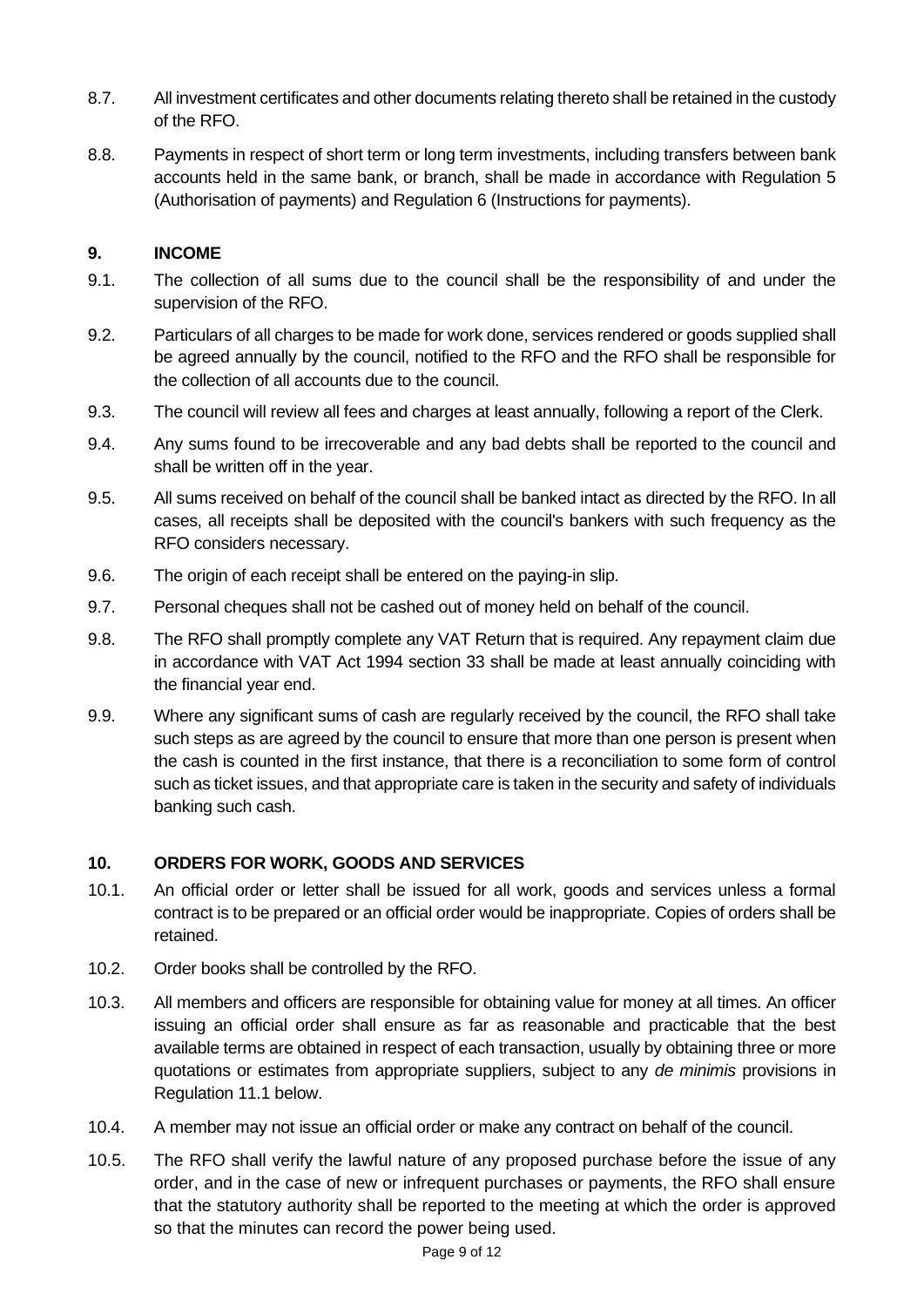#### **11. CONTRACTS**

- 11.1. Procedures as to contracts are laid down as follows:
	- a. Every contract shall comply with these financial regulations, and no exceptions shall be made otherwise than in an emergency provided that this regulation need not apply to contracts which relate to items (i) to (vi) below:
		- i. for the supply of gas, electricity, water, sewerage and telephone services;
		- ii. for specialist services such as are provided by solicitors, accountants, surveyors and planning consultants;
		- iii. for work to be executed or goods or materials to be supplied which consist of repairs to or parts for existing machinery or equipment or plant;
		- iv. for work to be executed or goods or materials to be supplied which constitute an extension of an existing contract by the council;
		- v. for additional audit work of the external auditor up to an estimated value of £500 (in excess of this sum the Clerk and RFO shall act after consultation with the Chairman and Vice Chairman of council); and
		- vi. for goods or materials proposed to be purchased which are proprietary articles and / or are only sold at a fixed price.
	- b. Where the council intends to procure or award a public supply contract, public service contract or public works contract as defined by The Public Contracts Regulations 2015 ("the Regulations") which is valued at  $£25,000$  or more, the council shall comply with the relevant requirements of the Regulations<sup>1</sup>.
	- c. The full requirements of The Regulations, as applicable, shall be followed in respect of the tendering and award of a public supply contract, public service contract or public works contract which exceed thresholds in The Regulations set by the Public Contracts Directive 2014/24/EU (which may change from time to time)<sup>2</sup>.
	- d. When applications are made to waive financial regulations relating to contracts to enable a price to be negotiated without competition the reason shall be embodied in a recommendation to the council.
	- e. Such invitation to tender shall state the general nature of the intended contract and the Clerk shall obtain the necessary technical assistance to prepare a specification in appropriate cases. The invitation shall in addition state that tenders must be addressed to the Clerk in the ordinary course of post. Each tendering firm shall be supplied with a specifically marked envelope in which the tender is to be sealed and remain sealed until the prescribed date for opening tenders for that contract.
	- f. All sealed tenders shall be opened at the same time on the prescribed date by the Clerk in the presence of at least one member of council.
	- g. Any invitation to tender issued under this regulation shall be subject to Standing Orders and shall refer to the terms of the Bribery Act 2010.

<sup>1</sup> The Regulations require councils to use the Contracts Finder website to advertise contract opportunities, set out the procedures to be followed in awarding new contracts and to publicise the award of new contracts

<sup>2</sup> Thresholds currently applicable are:

a. For public supply and public service contracts 209,000 Euros (£164,176)

b. For public works contracts 5,225,000 Euros (£4,104,394)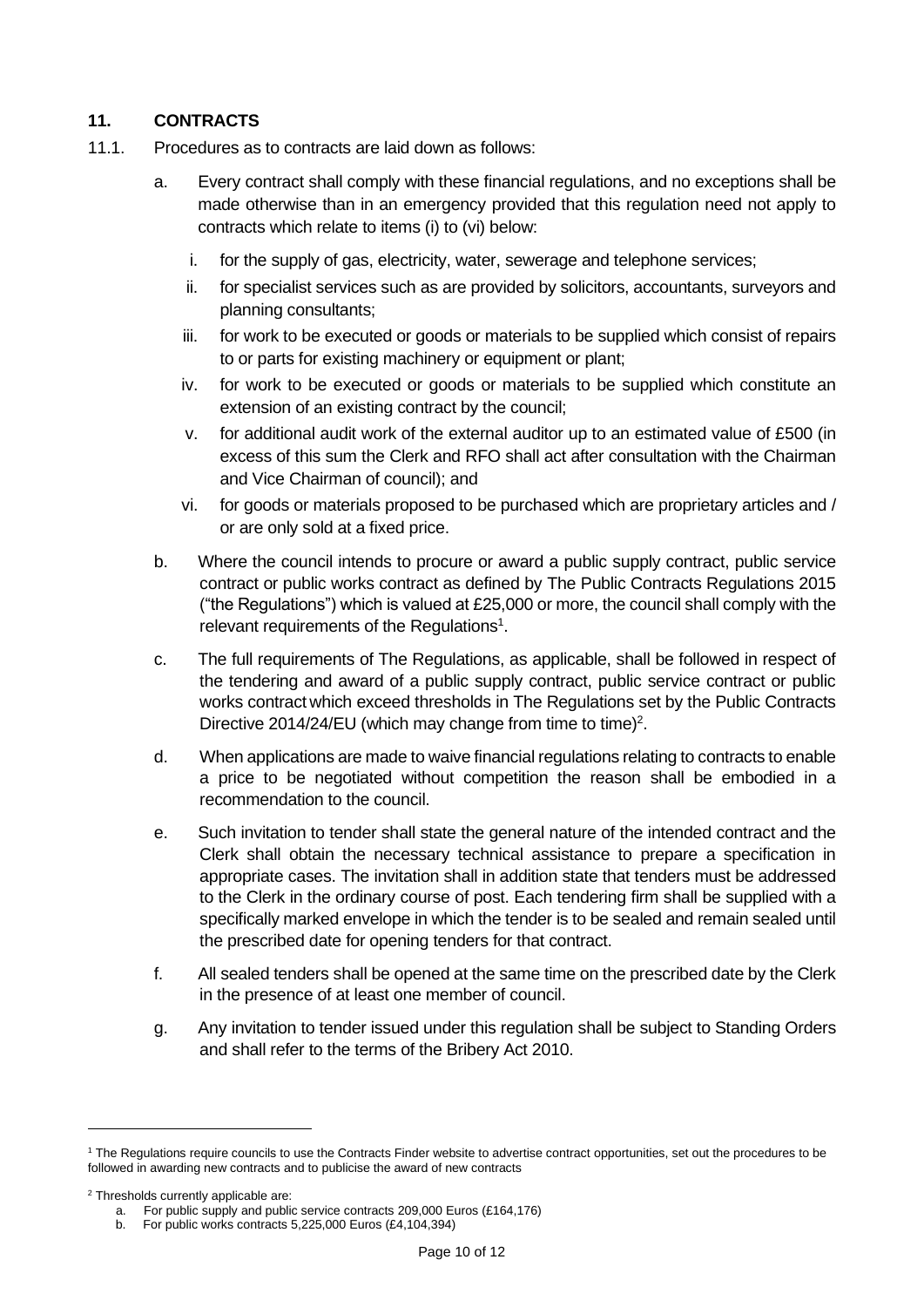- h. When it is to enter into a contract of less than £25,000 in value for the supply of goods or materials or for the execution of works or specialist services other than such goods, materials, works or specialist services as are excepted as set out in paragraph (a) the Clerk or RFO shall obtain 3 quotations (priced descriptions of the proposed supply); where the value is below £3,000 and above £1,000 the Clerk or RFO shall strive to obtain 3 estimates. Otherwise, Regulation 10.3 above shall apply.
	- i. The council shall not be obliged to accept the lowest or any tender, quote or estimate.
	- j. Should it occur that the council, or duly delegated committee, does not accept any tender, quote or estimate, the work is not allocated and the council requires further pricing, provided that the specification does not change, no person shall be permitted to submit a later tender, estimate or quote who was present when the original decision making process was being undertaken.

## **12. PAYMENTS UNDER CONTRACTS FOR BUILDING OR OTHER CONSTRUCTION WORKS (PUBLIC WORKS CONTRACTS)**

- 12.1. Payments on account of the contract sum shall be made within the time specified in the contract by the RFO upon authorised certificates of the architect or other consultants engaged to supervise the contract (subject to any percentage withholding as may be agreed in the particular contract).
- 12.2. Where contracts provide for payment by instalments the RFO shall maintain a record of all such payments. In any case where it is estimated that the total cost of work carried out under a contract, excluding agreed variations, will exceed the contract sum of 5% or more a report shall be submitted to the council.
- 12.3. Any variation to a contract or addition to or omission from a contract must be approved by the council and Clerk to the contractor in writing, the council being informed where the final cost is likely to exceed the financial provision.

# **13. ASSETS, PROPERTIES AND ESTATES**

- 13.1. The Clerk shall make appropriate arrangements for the custody of all title deeds and Land Registry Certificates of properties held by the council. The RFO shall ensure a record is maintained of all properties held by the council, recording the location, extent, plan, reference, purchase details, nature of the interest, tenancies granted, rents payable and purpose for which held in accordance with Accounts and Audit Regulations.
- 13.2. No tangible moveable property shall be purchased or otherwise acquired, sold, leased or otherwise disposed of, without the authority of the council, together with any other consents required by law, save where the estimated value of any one item of tangible movable property does not exceed £250.
- 13.3. No real property (interests in land) shall be sold, leased or otherwise disposed of without the authority of the council, together with any other consents required by law. In each case a report in writing shall be provided to council in respect of valuation and surveyed condition of the property (including matters such as planning permissions and covenants) together with a proper business case (including an adequate level of consultation with the electorate).
- 13.4. No real property (interests in land) shall be purchased or acquired without the authority of the full council. In each case a report in writing shall be provided to council in respect of valuation and surveyed condition of the property (including matters such as planning permissions and covenants) together with a proper business case (including an adequate level of consultation with the electorate).